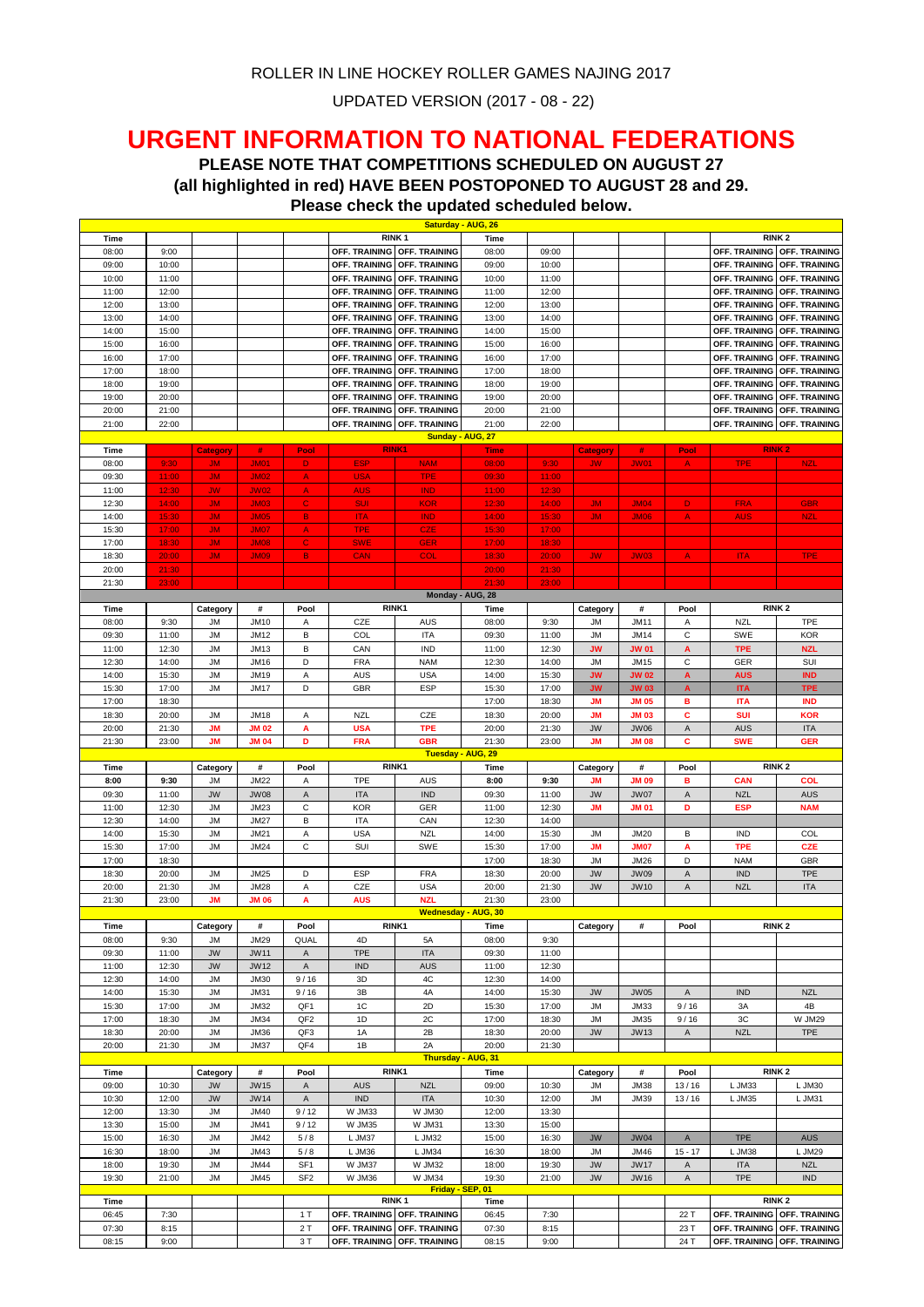| 09:00          | 9:45           |           |             | 4T              | <b>OFF. TRAINING</b>                 | OFF. TRAINING              | 09:00          | 9:45           |           |                 | 25 T           | OFF. TRAINING               | <b>OFF. TRAINING</b> |
|----------------|----------------|-----------|-------------|-----------------|--------------------------------------|----------------------------|----------------|----------------|-----------|-----------------|----------------|-----------------------------|----------------------|
| 09:45          | 10:30          |           |             | 5 T             | OFF. TRAINING                        | OFF. TRAINING              | 09:45          | 10:30          |           |                 | 26 T           | OFF. TRAINING               | OFF. TRAINING        |
| 10:30          | 11:15          |           |             | 6T              | OFF. TRAINING                        | OFF. TRAINING              | 10:30          | 11:15          |           |                 | 27 T           | OFF. TRAINING               | OFF. TRAINING        |
| 11:15          | 12:00          |           |             | 7T              | OFF. TRAINING                        | OFF. TRAINING              | 11:15          | 12:00          |           |                 | 28 T           | OFF. TRAINING               | <b>OFF. TRAINING</b> |
| 12:00          | 12:45          |           |             | 8 T             |                                      |                            | 12:00          | 12:45          |           |                 | 29 T           |                             |                      |
|                |                |           |             |                 | OFF. TRAINING                        | OFF. TRAINING              |                |                |           |                 |                | OFF. TRAINING               | OFF. TRAINING        |
| 12:45          | 13:30          |           |             | 9T              | OFF. TRAINING                        | OFF. TRAINING              | 12:45          | 13:30          |           |                 | 30 T           | OFF. TRAINING               | OFF. TRAINING        |
| 13:30          | 14:15          |           |             | 10 T            | OFF. TRAINING                        | OFF. TRAINING              | 13:30          | 14:15          |           |                 | 31 T           | OFF. TRAINING OFF. TRAINING |                      |
| 14:15          | 15:00          |           |             | 11T             | OFF. TRAINING                        | <b>OFF. TRAINING</b>       | 14:15          | 15:00          |           |                 | 32 T           | OFF. TRAINING               | OFF. TRAINING        |
| 15:00          | 15:45          |           |             | 12 T            | OFF. TRAINING                        | OFF. TRAINING              | 15:00          | 15:45          |           |                 | 33 T           | OFF. TRAINING               | OFF. TRAINING        |
| 15:45          | 16:30          |           |             | 13 T            | OFF. TRAINING                        | OFF. TRAINING              | 15:45          | 16:30          |           |                 | 34 T           | OFF. TRAINING               | OFF. TRAINING        |
| 16:30          | 17:15          |           |             | 14 T            | OFF. TRAINING                        | <b>OFF. TRAINING</b>       | 16:30          | 17:15          |           |                 | 35 T           | OFF. TRAINING               | OFF. TRAINING        |
| 17:15          | 18:00          |           |             | 15 T            | OFF. TRAINING                        | OFF. TRAINING              | 17:15          | 18:00          |           |                 | 36 T           | OFF. TRAINING               | OFF. TRAINING        |
| 18:00          | 18:45          |           |             | 16 T            | OFF. TRAINING                        | OFF. TRAINING              | 18:00          | 18:45          |           |                 | 37 T           | OFF. TRAINING               | OFF. TRAINING        |
| 18:45          | 19:30          |           |             | 17T             | OFF. TRAINING                        | <b>OFF. TRAINING</b>       | 18:45          | 19:30          |           |                 | 38 T           | OFF. TRAINING               | OFF. TRAINING        |
| 19:30          | 20:15          |           |             | 18 T            | OFF. TRAINING                        | OFF. TRAINING              | 19:30          | 20:15          |           |                 | 39 T           | OFF. TRAINING               | OFF. TRAINING        |
| 20:15          | 21:00          |           |             | 19 T            | OFF. TRAINING                        | OFF. TRAINING              | 20:15          | 21:00          |           |                 | 40 T           | OFF. TRAINING               | OFF. TRAINING        |
| 21:00          | 21:45          |           |             | 20 T            | OFF. TRAINING                        | OFF. TRAINING              | 21:00          | 21:45          |           |                 | 41 T           | OFF. TRAINING               | OFF. TRAINING        |
| 21:45          | 22:30          |           |             | 21 T            | OFF. TRAINING                        | OFF. TRAINING              | 21:45          | 22:30          |           |                 | 42 T           | OFF. TRAINING               | OFF. TRAINING        |
|                |                |           |             |                 |                                      | Saturday - SEP, 02         |                |                |           |                 |                |                             |                      |
| Time           |                | Category  | #           | Pool            | RINK1                                |                            | Time           |                | Category  | #               | Pool           |                             | RINK <sub>2</sub>    |
| 07:00          | 8:30           | <b>JM</b> | <b>JM47</b> | $15 - 17$       | L JM29                               | L JM39                     | 07:00          | 8:30           | <b>JW</b> | <b>JW18</b>     | A              | <b>AUS</b>                  | <b>TPE</b>           |
| 08:30          | 10:00          | W         | <b>W01</b>  | A               | CAN                                  | <b>KOR</b>                 | 08:30          | 10:00          | <b>JW</b> | <b>JW19</b>     | A              | <b>NZL</b>                  | <b>IND</b>           |
|                |                | <b>JM</b> | <b>JM48</b> |                 |                                      |                            |                |                | W         | W02             | $\overline{A}$ | <b>ITA</b>                  | <b>AUS</b>           |
| 10:00          | 11:30          |           |             | 9/10            | W JM40                               | <b>W JM41</b>              | 10:00          | 11:30          |           |                 |                |                             |                      |
| 11:30          | 13:00          | <b>JM</b> | JM49        | 7/8             | L JM42                               | L JM43                     | 11:30          | 13:00          | <b>JM</b> | <b>JM50</b>     | 11/12          | L JM40                      | L JM41               |
| 13:00          | 14:30          | <b>JM</b> | <b>JM51</b> | 5/6             | <b>W JM42</b>                        | <b>W JM43</b>              | 13:00          | 14:30          | <b>JM</b> | <b>JM52</b>     | 13/14          | W JM38                      | W JM39               |
| 14:30          | 16:00          | <b>JW</b> | <b>JW20</b> | Α               | <b>ITA</b>                           | <b>AUS</b>                 | 14:30          | 16:00          | <b>JM</b> | <b>JM53</b>     | $15 - 17$      | L JM39                      | L JM38               |
|                |                |           |             |                 |                                      |                            |                |                |           |                 |                |                             |                      |
| 20:00          |                |           |             |                 | <b>ROLLER GAMES OPENING CEREMONY</b> |                            |                |                |           |                 |                |                             |                      |
|                |                |           |             |                 |                                      |                            |                |                |           |                 |                |                             |                      |
|                |                |           |             |                 |                                      |                            |                |                |           |                 |                |                             |                      |
|                |                |           |             |                 |                                      | Sunday - SEP, 03           |                |                |           |                 |                |                             |                      |
| Time           |                | Category  | #           | Pool            | RINK1                                |                            | <b>Time</b>    |                | Category  | #               | Pool           |                             | RINK <sub>2</sub>    |
| 07:00          | 08:20          | M         | M01         | С               | SWE                                  | <b>KOR</b>                 | 07:00          | 08:20          | M         | M02             | C              | GER                         | <b>CHN</b>           |
| 08:20          | 09:40          | M         | M03         | в               | SUI                                  | FRA                        | 08:20          | 09:40          | W         | W03             | B              | <b>ESP</b>                  | <b>NZL</b>           |
| 09:40          | 11:00          | M         | M04         | B               | <b>ITA</b>                           | ARG                        | 09:40          | 11:00          | W         | <b>W04</b>      | $\mathbf C$    | CZE                         | <b>IND</b>           |
| 11:00          | 12:20          | М         | M05         | A               | CZE                                  | LAT                        | 11:00          | 12:20          | M         | M06             | E              | ESP                         | <b>HKG</b>           |
| 12:20          | 13:40          | M         | M07         | A               | <b>USA</b>                           | CAN                        | 12:20          | 13:40          | M         | M08             | E              | COL                         | <b>BRA</b>           |
| 14:00          | 15:30          | <b>JW</b> | <b>JW21</b> | <b>BRONZE</b>   | 3A                                   | 4A                         | 13:40          | 15:00          | W         | <b>W05</b>      | B              | <b>USA</b>                  | <b>CHN</b>           |
| 15:30          | 17:00          | <b>JM</b> | <b>JM54</b> | <b>BRONZE</b>   | L JM44                               | L JM45                     | 15:00          | 16:20          | M         | M09             | D              | <b>TPE</b>                  | <b>JPN</b>           |
|                |                |           |             |                 |                                      |                            |                |                |           |                 |                |                             |                      |
| 17:00          | 18:30          | <b>JW</b> | <b>JW22</b> | <b>FINAL</b>    | 1A                                   | 2A                         | 16:20          | 17:40          | M         | M10             | D              | <b>MAC</b>                  | <b>IND</b>           |
| 18:30          | 20:00          | <b>JM</b> | <b>JM55</b> | <b>FINAL</b>    | <b>W JM44</b>                        | W JM45                     | 17:40          | 19:00          | W         | <b>W06</b>      | $\mathbf C$    | <b>FRA</b>                  | <b>ARG</b>           |
| 20:00          |                |           |             | <b>AWARD</b>    | <b>CEREMONY</b>                      | <b>JUNIOR</b>              |                |                |           |                 |                |                             |                      |
|                |                |           |             |                 |                                      |                            |                |                |           |                 |                |                             |                      |
|                |                |           |             |                 |                                      | Monday - SEP, 04           |                |                |           |                 |                |                             |                      |
| Time           |                | Category  | #           | Pool            |                                      | RINK1                      | <b>Time</b>    |                | Category  | #               | Pool           |                             | RINK <sub>2</sub>    |
| 08:20          | 09:40          | M         | M11         | Е               | COL                                  | <b>HKG</b>                 | 08:20          | 09:40          | M         | M12             | Ε              | <b>BRA</b>                  | <b>ESP</b>           |
| 09:40          | 11:00          | M         | M13         | D               | <b>MAC</b>                           | <b>JPN</b>                 | 09:40          | 11:00          | W         | <b>W07</b>      | B              | <b>ESP</b>                  | <b>CHN</b>           |
| 11:00          | 12:20          | M         | M14         | D               | <b>IND</b>                           | <b>TPE</b>                 | 11:00          | 12:20          | W         | <b>W08</b>      | B              | <b>NZL</b>                  | <b>USA</b>           |
| 12:20          | 13:40          | W         | <b>W09</b>  | C               | <b>IND</b>                           | <b>FRA</b>                 | 12:20          | 13:40          | W         | W10             | $\mathsf A$    | <b>ITA</b>                  | <b>KOR</b>           |
| 13:40          | 15:00          | W         | W11         | $\mathbf C$     | CZE                                  | <b>ARG</b>                 | 13:40          | 15:00          | W         | W12             | $\overline{A}$ | <b>AUS</b>                  | CAN                  |
| 15:00          | 16:20          | M         | M15         | Α               | <b>USA</b>                           | LAT                        | 15:00          | 16:20          | M         | M16             | C              | GER                         | <b>KOR</b>           |
| 16:20          | 17:40          | M         | M17         | A               | CAN                                  | CZE                        | 16:20          | 17:40          | M         | M18             | C              | CHN                         | <b>SWE</b>           |
| 17:40          | 19:00          |           | M19         | В               | FRA                                  | ARG                        | 17:40          | 19:00          |           |                 |                |                             |                      |
| 19:00          |                |           |             |                 |                                      |                            |                |                |           |                 |                |                             |                      |
|                |                | М         |             |                 |                                      |                            |                |                |           |                 |                |                             |                      |
|                | 20:20          | М         | M20         | B               | SUI                                  | <b>ITA</b>                 | 19:00          | 20:20          |           |                 |                |                             |                      |
|                |                |           |             |                 |                                      | Tuesday - SEP. 05          |                |                |           |                 |                |                             |                      |
| Time           |                | Category  | #           | Pool            | RINK1                                |                            | Time           |                | Category  | #               | Pool           |                             | RINK <sub>2</sub>    |
| 09:00          | 10:20          | W         | W13         | B               | <b>CHN</b>                           | <b>NZL</b>                 | 09:00          | 10:20          | M         | M21             | D              | <b>JPN</b>                  | <b>IND</b>           |
| 10:20          | 11:40          | W         | W14         | $\sf A$         | <b>KOR</b>                           | <b>AUS</b>                 | 10:20          | 11:40          | M         | M22             | D              | <b>TPE</b>                  | <b>MAC</b>           |
| 12:00          | 13:20          | W         | W15         | $\sf A$         | CAN                                  | <b>ITA</b>                 | 12:00          | 13:20          | W         | W16             | $\mathbf{C}$   | <b>ARG</b>                  | <b>IND</b>           |
| 13:20          | 14:40          | W         | <b>W17</b>  | B               | <b>USA</b>                           | <b>ESP</b>                 | 13:20          | 14:40          | W         | W18             | $\mathbf C$    | <b>FRA</b>                  | CZE                  |
| 14:40          | 16:00          | M         | M23         | В               | ARG                                  | SUI                        | 14:40          | 16:00          | M         | M24             | E              | <b>HKG</b>                  | <b>BRA</b>           |
| 16:00          | 17:20          | M         | M25         | B               | <b>ITA</b>                           | <b>FRA</b>                 | 16:00          | 17:20          | M         | M26             | E              | ESP                         | COL                  |
| 17:20          | 18:40          | М         | M27         | $\mathsf A$     | LAT                                  | CAN                        | 17:20          | 18:40          | M         | M28             | $\mathsf C$    | <b>KOR</b>                  | CHN                  |
| 18:40          | 20:00          | М         | M29         | A               | CZE                                  | <b>USA</b>                 | 18:40          | 20:00          | М         | M30             | C              | SWE                         | GER                  |
|                |                |           |             |                 |                                      | <b>Wednesday - SEP, 06</b> |                |                |           |                 |                |                             |                      |
| Time           |                | Category  | #           | Pool            | RINK1                                |                            | <b>Time</b>    |                | Category  | #               | Pool           |                             | RINK <sub>2</sub>    |
| 08:30          | 10:00          | M         | M31         | QUAL            | 2D                                   | 2E                         | 08:30          | 10:00          | M         | M32             | QUAL           | 1E                          | 2C                   |
| 10:00          | 11:30          | W         | W19         | PRE QF          | 3B                                   | 3C                         | 10:00          | 11:30          |           |                 |                |                             |                      |
| 11:30          | 13:00          | M         | M33         | PRE QF          | 3D                                   | 3E                         | 11:30          | 13:00          |           |                 |                |                             |                      |
| 13:00          | 14:30          | W         | <b>W20</b>  | QF1             | 1C                                   | 2A                         | 13:00          | 14:30          |           |                 |                |                             |                      |
| 14:30          | 16:00          | W         | W21         | QF <sub>2</sub> | 2B                                   | 2C                         | 14:30          | 16:00          |           |                 |                |                             |                      |
| 16:00          | 17:30          | M         | M34         | QUAL            | 1C                                   | W M31                      | 16:00          | 17:30          | M         | M35             | QUAL           | 1D                          | <b>W M32</b>         |
| 17:30          | 19:00          | W         | W22         | QF3             | 1B                                   | 3A                         | 17:30          | 19:00          | W         | W23             | 9/12           | 4A                          | 4B                   |
| 19:00          | 20:30          | W         | W24         | QF4             | 1A                                   | <b>WW19</b>                | 19:00          | 20:30          | W         | W <sub>25</sub> | 9/12           | L W19                       | 4C                   |
|                |                |           |             |                 |                                      | Thursday - SEP, 07         |                |                |           |                 |                |                             |                      |
| Time           |                | Category  | #           | Pool            |                                      | RINK1                      | <b>Time</b>    |                | Category  | #               | Pool           |                             | RINK <sub>2</sub>    |
| 08:30          | 10:00          | М         | M36         | 9/16            | 4A                                   | 3C                         | 08:30          | 10:00          | ${\sf W}$ | W26             | 9/12           | 4B                          | 4C                   |
|                | 11:30          | M         | M37         | 9/16            | <b>W M33</b>                         | 4B                         |                | 11:30          | M         | M38             | 17/20          | 4D                          | 4E                   |
| 10:00          |                | W         | W27         |                 |                                      |                            | 10:00          |                | M         | M39             |                |                             |                      |
| 11:30          | 13:00          |           |             | 5/8             | L W22                                | L W20                      | 11:30          | 13:00          |           |                 | 17/20          | L M33                       | 4C                   |
| 13:00          | 14:30          | W         | <b>W28</b>  | 5/8             | L W24                                | L W21                      | 13:00          | 14:30          | W         | W29             | 9/12           | L W19                       | 4A                   |
| 14:30          | 16:00          | М         | M40         | QF1             | 2B                                   | 3A                         | 14:30          | 16:00          | M         | M41             | 9/16           | L M32                       | L M34                |
| 16:00          | 17:30          | М         | M42         | QF <sub>2</sub> | 2A                                   | 3B                         | 16:00          | 17:30          | M         | M43             | 9/16           | L M31                       | L M35                |
| 17:30          | 19:00          | М         | M44         | QF3             | 1A                                   | W M34                      | 17:30          | 19:00          |           |                 |                |                             |                      |
| 19:00          | 20:30          | М         | M45         | QF4             | 1B                                   | W M35                      | 19:00          | 20:30          |           |                 |                |                             |                      |
|                |                |           |             |                 |                                      | Friday - SEP, 08           |                |                |           |                 |                |                             |                      |
| Time           |                | Category  | #           | Pool            | RINK1                                |                            | <b>Time</b>    |                | Category  | #               | Pool           |                             | RINK <sub>2</sub>    |
| 08:30          | 10:00          | W         | W30         | 9/12            | 4A                                   | 4C                         | 08:30          | 10:00          | M         | M46             | 13/16          | L M36                       | L M41                |
| 10:00          | 11:30          | W         | W31         | 7/8             | L W27                                | L W28                      | 10:00          | 11:30          | M         | M47             | 13/16          | L M43                       | L M37                |
| 11:30<br>13:00 | 13:00<br>14:30 | M<br>М    | M48<br>M49  | 5/8<br>5/8      | L M44<br>L M45                       | L M40<br>L M42             | 11:30<br>13:00 | 13:00<br>14:30 | W<br>M    | W32<br>M50      | 9/12<br>19/20  | 4B<br>L M38                 | <b>LW19</b><br>L M39 |